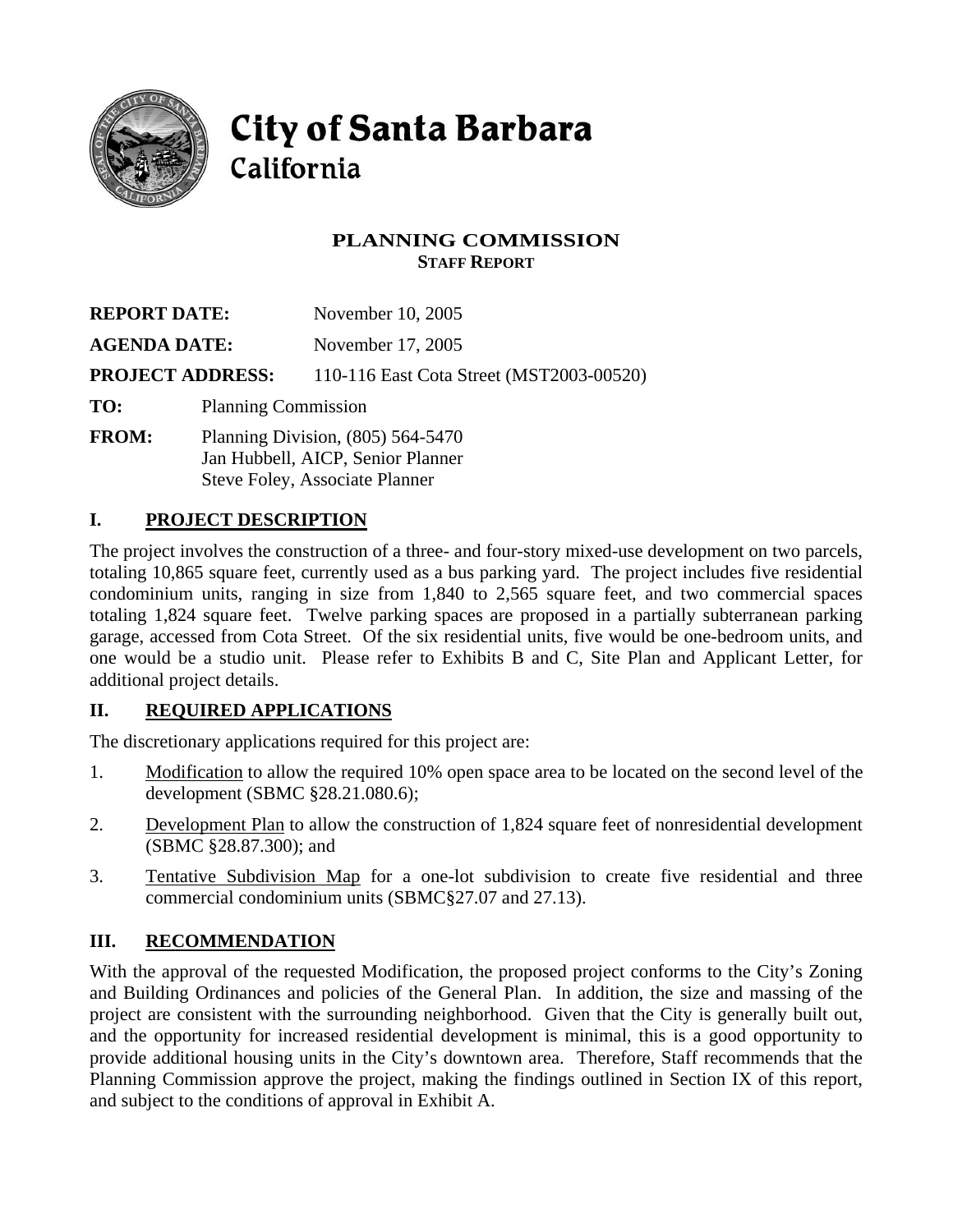#### **DATE APPLICATION ACCEPTED:** October 19, 2005 **DATE ACTION REQUIRED PER MAP ACT:** January 9, 2006



**Vicinity Map** 

**IV. BACKGROUND**

The site received Planning Commission approval for a very similar project on June, 10 2004. The applicant has modified the proposal by decreasing the number of residential units from 6 to 5, while increasing the total square footage dedicated to residential use from 9,720 square feet to 10,409 square feet. This change incorporates individual elevator access to the units. The space for the elevators and equipment necessitated the design changes. The project's proposed commercial component space decreased by 2,061 square feet to a new total of 1,824 square feet. The commercial area continues to be provided in 3 office units. No revision to the approved landscape plan is proposed.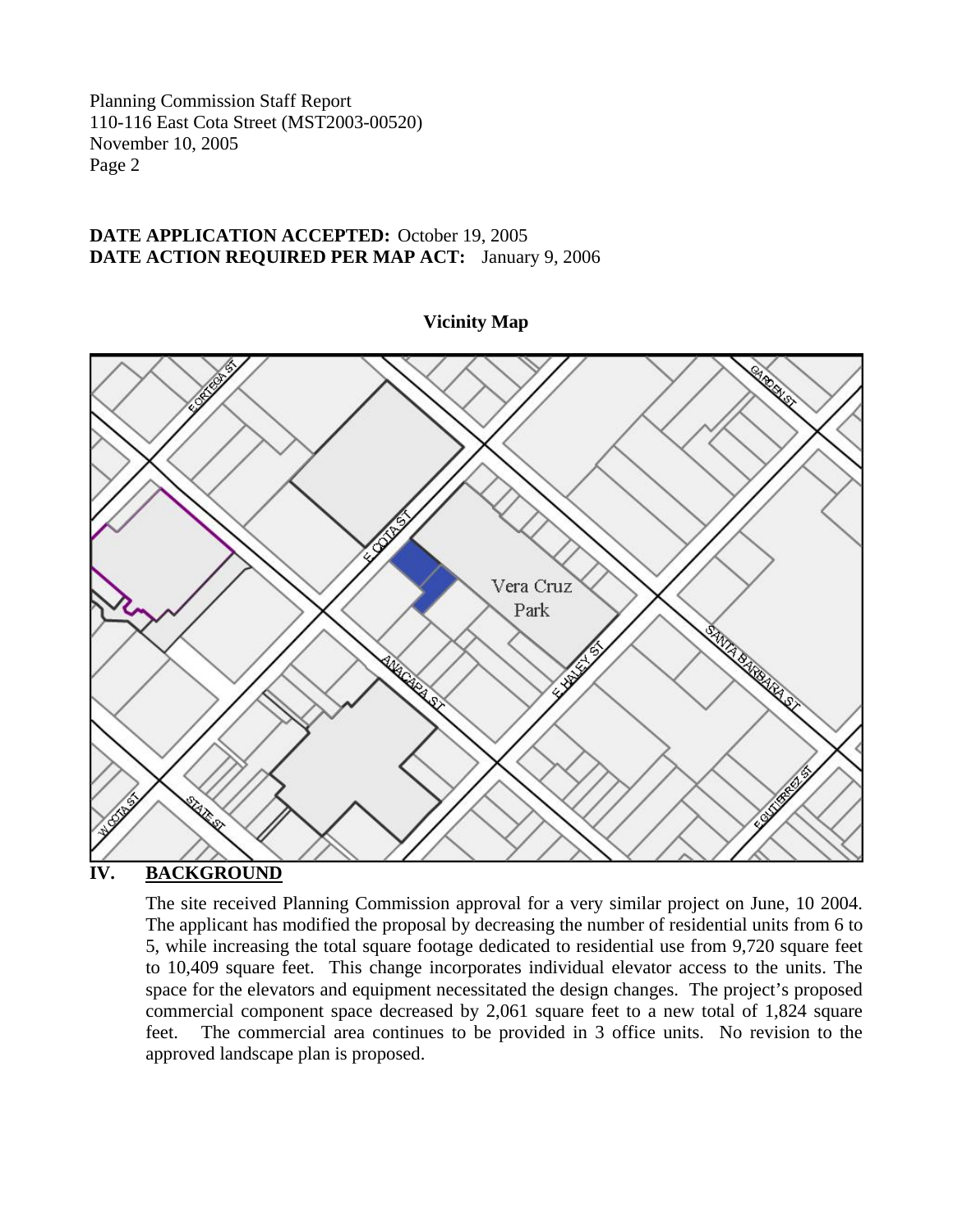## **V. SITE INFORMATION AND PROJECT STATISTICS**

#### **SITE INFORMATION**

| <b>Applicant: Tom Meaney</b>                                                        | Property Owner: Assem Demachkie & Tim<br>McCormick           |  |  |
|-------------------------------------------------------------------------------------|--------------------------------------------------------------|--|--|
| Parcel Numbers: 031-201-003, -030                                                   | Lot Area: 10,865 square feet                                 |  |  |
| General Plan: Offices and Major Public &<br>Institutional                           | Zoning: C-M (Commercial Manufacturing)                       |  |  |
| Existing Use: Vacant, Bus Parking                                                   | Topography: Nearly flat                                      |  |  |
| <b>Adjacent Land Uses:</b><br>North – Commercial, Residential<br>South – Commercial | East – Public Park (Plaza de Vera Cruz)<br>West - Commercial |  |  |

#### **PROJECT STATISTICS**

|          | <b>Bedrooms</b> | Size (Net)      | <b>Parking</b> | <b>Private Outdoor</b><br><b>Living Space</b> |
|----------|-----------------|-----------------|----------------|-----------------------------------------------|
| Unit 1   | 2               | $2,190$ sq. ft. | 1-car garage   | 74 sq. ft. $+$                                |
| Unit $2$ |                 | $1,840$ sq. ft. | 1-car garage   | $87$ sq. ft. +                                |
| Unit $3$ | $\overline{2}$  | 1,990 sq. ft.   | 1-car garage   | 90 sq. ft. $+$                                |
| Unit 4   | 2               | $2,565$ sq. ft. | 1-car garage   | 319 sq. ft. $+$                               |
| Unit 5   |                 | $1,975$ sq. ft. | 1-car garage   | 504 sq. ft. $+$                               |

# **VI. ZONING ORDINANCE CONSISTENCY**

| <b>Standard</b>        | <b>Requirement/Allowance</b> | <b>Existing</b>      | <b>Proposed</b>           |
|------------------------|------------------------------|----------------------|---------------------------|
| Lot Area Required for  | 1-Bdrm = $1,840$ sq. ft.     | 6,255 square feet    | 10,865 square feet        |
| Each Unit (Variable    | $2-Bdrm = 2,320$ sq. ft.     | $+4,610$ square feet |                           |
| Density)               |                              | 10,865 square feet   |                           |
|                        | $(2)$ 1,840 = 3,680 sq. ft.  |                      |                           |
|                        | $(3)$ 2,320 = 6,960 sq. ft.  |                      |                           |
|                        | $Total =$<br>10,640 sq. ft.  |                      |                           |
| <b>Setbacks</b>        |                              |                      |                           |
| -Front                 | None                         | N/A                  | 3 feet                    |
| -Interior              | None                         | N/A                  | $0$ to 3 feet             |
| -Rear                  | None                         | N/A                  | 0 feet                    |
|                        |                              |                      | 60 feet (62 feet with the |
| <b>Building Height</b> | 60 feet (4 stories)          | N/A                  | allowed architectural     |
|                        |                              |                      | projection, 4 stories)    |
| Parking                | Residential - 5 spaces       | N/A                  | 6 spaces                  |
|                        | Commercial $-2$ spaces       | N/A                  | 6 spaces                  |
| Common Open Yard       | 15% of the lot               | N/A                  | $28.5\%$ (3,100 sq. ft.)  |
|                        | $(1,086.5 \text{ sq. ft.})$  |                      |                           |
| Private Outdoor        | N/A if satisfied by Common   | N/A                  | 74 sq. ft. to 504 sq. ft. |
| Living Space           | Open Yard                    |                      |                           |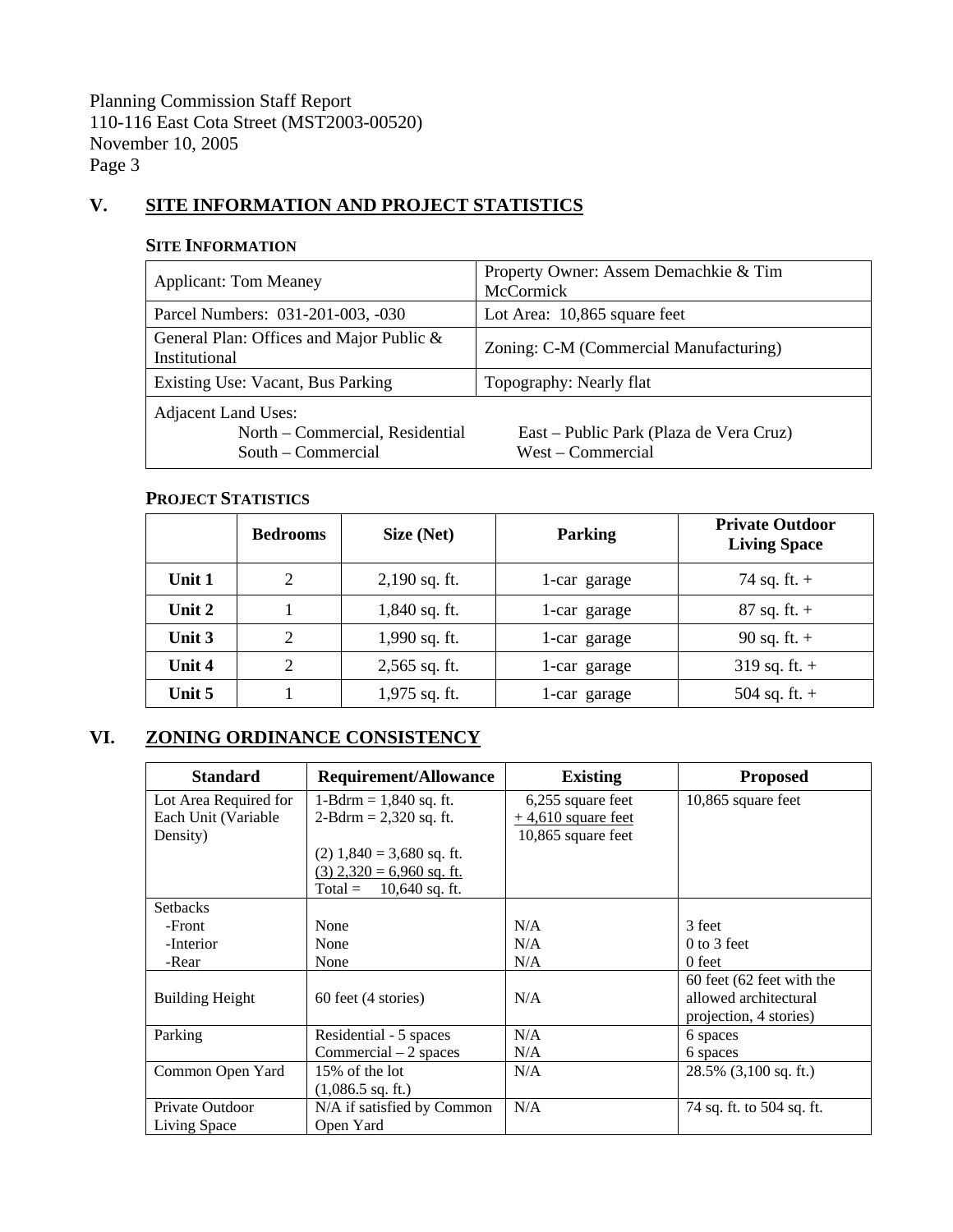| <b>Standard</b>  | Requirement/Allowance | <b>Existing</b>          | <b>Proposed</b>               |
|------------------|-----------------------|--------------------------|-------------------------------|
| Lot Coverage     |                       |                          |                               |
| -Building        | N/A                   | 0%<br>$0$ sq. ft.        | 7,545 sq. ft.<br>$(84.7\%)$   |
| -Paving/Driveway | N/A                   | 10,865 sq. ft. 100%      | $455$ sq. ft.<br>$(2.6\%)$    |
| -Landscaping     | N/A                   | $0$ sq. ft.<br>0%        | $2,193$ sq. ft.<br>(12.7%)    |
|                  |                       | 10,865 sq. ft. $(100\%)$ | $(100\%)$<br>$17,250$ sq. ft. |

The proposed project would meet the requirements of the C-M Zone, with the exception of the requested Modification to provide the required 10% open space area on the second floor, rather than at the ground level. As the entire project is built above the parking garage, there is limited opportunity to provide significant open space area on the ground level. Therefore, the applicant is proposing to provide a large portion of the required open yard area in the interior paseo, on the second level. Because this project is a mixed-use development located in the downtown, Staff believes providing open yard area on the second level is appropriate.

# **A. PARKING**

The property is located within the Central Business District, which has a requirement of one parking space per 500 square feet of nonresidential square footage. The residential parking requirement is one uncovered space per residential unit, with no guest parking requirement. As such, the Zoning Ordinance would require that four parking spaces be provided for the proposed 1,824 square feet of commercial/office use  $(1,824/500 = 3.6$  spaces) and five spaces are required for the five residential units. However, the site is located in a 50% parking zoneof-benefit due to the proximity of the Lot #10 parking lot, which allows the commercial parking requirement to be reduced by half. As such, two commercial and five residential parking spaces are required, for a total of seven parking spaces. The project includes 12 parking spaces and, therefore, would meet the Zoning Ordinance requirement.

# **B. RESIDENTIAL CONDOMINIUM DEVELOPMENT**

The project would be consistent with the general City requirements and physical standards for new condominium development, per SBMC §27.13.050 and §27.13.060, respectively. The project would provide the required covered parking, 300 cubic feet of private storage space and laundry facilities for each unit. Each unit would have its own utility meters, and all utilities are proposed to be underground. Each unit would also meet the requirements for private outdoor living space.

# **C. MEASURE E**

The project includes the construction of approximately 1,824 square feet of commercial/office space, which requires the approval of a Development Plan. Pursuant to the provisions of SBMC §28.87.300, the project site is provided with 2,716 square feet of Measure E nonresidential square footage from the Vacant Property category (10,865 sq. ft. x 25%). This proposal would utilize 1,824 of the 2,716 square feet.

# **VII. ENVIRONMENTAL REVIEW**

The Guidelines of the California Environmental Quality Act (CEQA) include a number of types of projects that are generally exempt from environmental review. Staff and the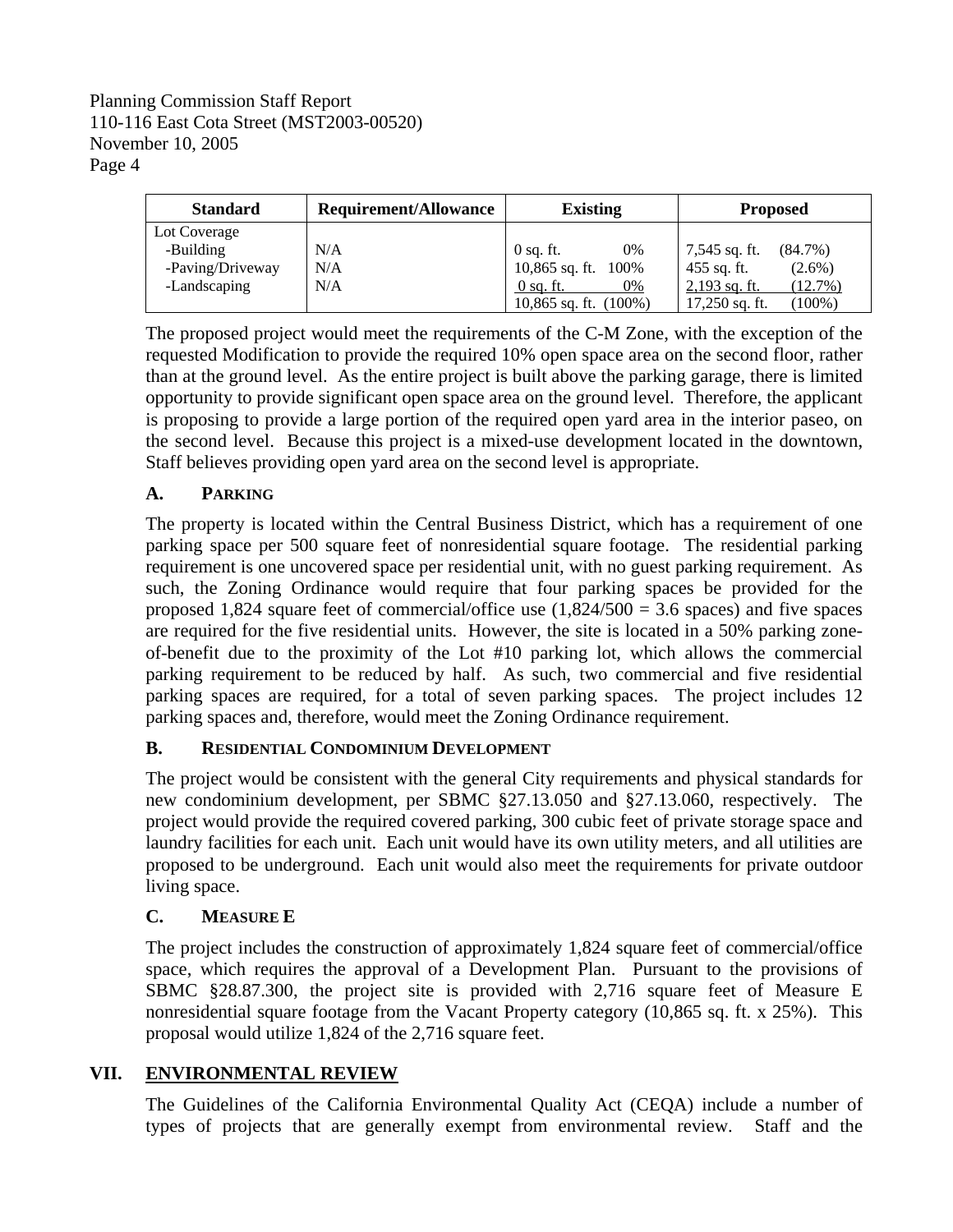> Environmental Analyst have determined that the project qualifies for an exemption per CEQA Section 15304 which provides for minor alterations to land including grading on land with a slope of less than 10%, and Section 15332 which provides for in-fill development projects in urban areas where it is determined that there will be no significant effects as identified by the following criteria:

## **1. The project is consistent with the applicable General Plan designation and all applicable General Plan policies as well as with applicable zoning designation regulations.**

 The General Plan designation for this area is Office and Major Public & Institutional. There are several General Plan policies as well as zoning regulations that apply to the project. These are discussed under the General Plan and Zoning Ordinance Consistency sections of this report. Planning Staff's conclusion is that the project is consistent with the General Plan Land Use Designation, Zoning designation, and applicable policies and regulations.

## **2. The proposed development occurs within city limits on a project of no more than five acres substantially surrounded by urban uses**

 The combined lot size of the entire project is 10,865 square feet (0.25 acre). The area is urban and developed with a mix of commercial, office, and industrial uses, and the site is surrounded by urban uses in all directions.

## **3. The project site has no value as habitat for endangered, rare or threatened species.**

 The site has been previously disturbed and has no value as habitat for endangered, rare or threatened species.

#### **4. Approval of the project would not result in any significant effects relating to traffic, noise, air quality, or water quality.**

#### **a. Traffic**

Transportation planning staff conducted a trip generation analysis of the proposed project based on data found in the Institute of Transportation Engineers (ITE) and Trip Generation and Parking Generation manuals. It is estimated that the proposed project would generate approximately nine (9) AM peak hour trips, nine (9) PM peak hour trips, and 80 average daily trips.

The City's threshold for following trips in any direction to or from a site is five trips. Once less than five trips are determined to be headed in any one direction, distribution (or "following") of these trips ceases because Staff cannot state with statistical certainty where these trips would be headed on a daily basis. When the vehicle trips generated by this project are distributed to the adjacent street network, it is not expected to exceed the City's standard threshold that would result in traffic impacts to the nearby intersections. Thus, the Transportation Division anticipates that this project would not generate project-specific or cumulative traffic impacts.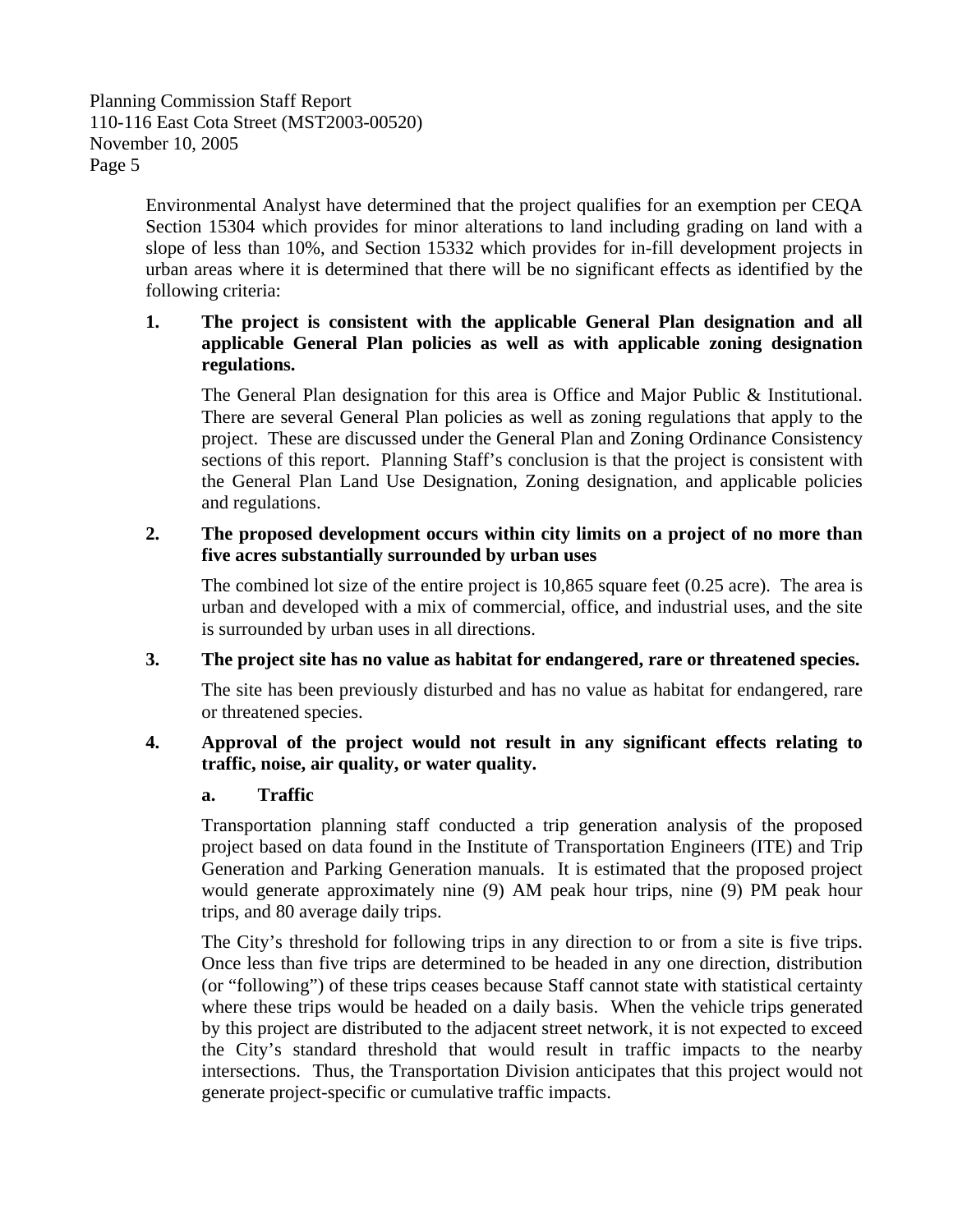#### **b. Noise**

According to the City's Master Environmental Assessment (MEA), the project site is located in the less than 60 dBA (decibels) noise corridor. The City Noise Element standard of 60 dBA Ldn (day-night level) for residential development would therefore be satisfied and potential noise impacts to the development are expected to be less than significant.

#### **c. Air Quality**

 For environmental review purposes, the City of Santa Barbara uses the Santa Barbara County Air Pollution Control District's (APCD) thresholds of significance for air quality impacts. Based on the APCD's Land Use Screening Table, a project of five residential units and three commercial/office spaces would not result in significant air quality impacts from ozone precursors due to mobile emissions. Due to the fact that the project is much smaller than those indicated on the table, it is expected there would be less than significant air quality impacts from mobile source emissions.

 The project will involve grading, paving and landscaping activities which could result in short term dust related impacts; however, the applicant would be required to incorporate standard dust control mitigation measures during grading and construction activities. These measures are included as Conditions of Approval E.7, 8, and 9.

## **d. Water Quality**

 The proposed project would not be expected to cause significant impacts to water quality. The existing site is completely covered by paving and runoff currently sheet flows toward the southeastern corner of the property. The proposed project would provide some landscaped areas to capture surface runoff, and all runoff collected in the parking garage would be treated in pollution interceptor devices. Runoff from rooftops and hardscaped areas would be collected and directed to Cota Street.

## **e. The site can be adequately served by all required utilities and public services.**

 All utilities are existing and available at the site and can be extended to the development. The proposed project would result in an insignificant demand for public services, including police, fire protection, electrical power, natural gas and water distribution and treatment.

## **5. The site can be adequately served by all required utilities and public services.**

All utilities are existing and available at the site and can be extended to the development. The proposed project would result in an insignificant increase in demand for public services, including police, fire protection, electrical power, natural gas and water distribution and treatment.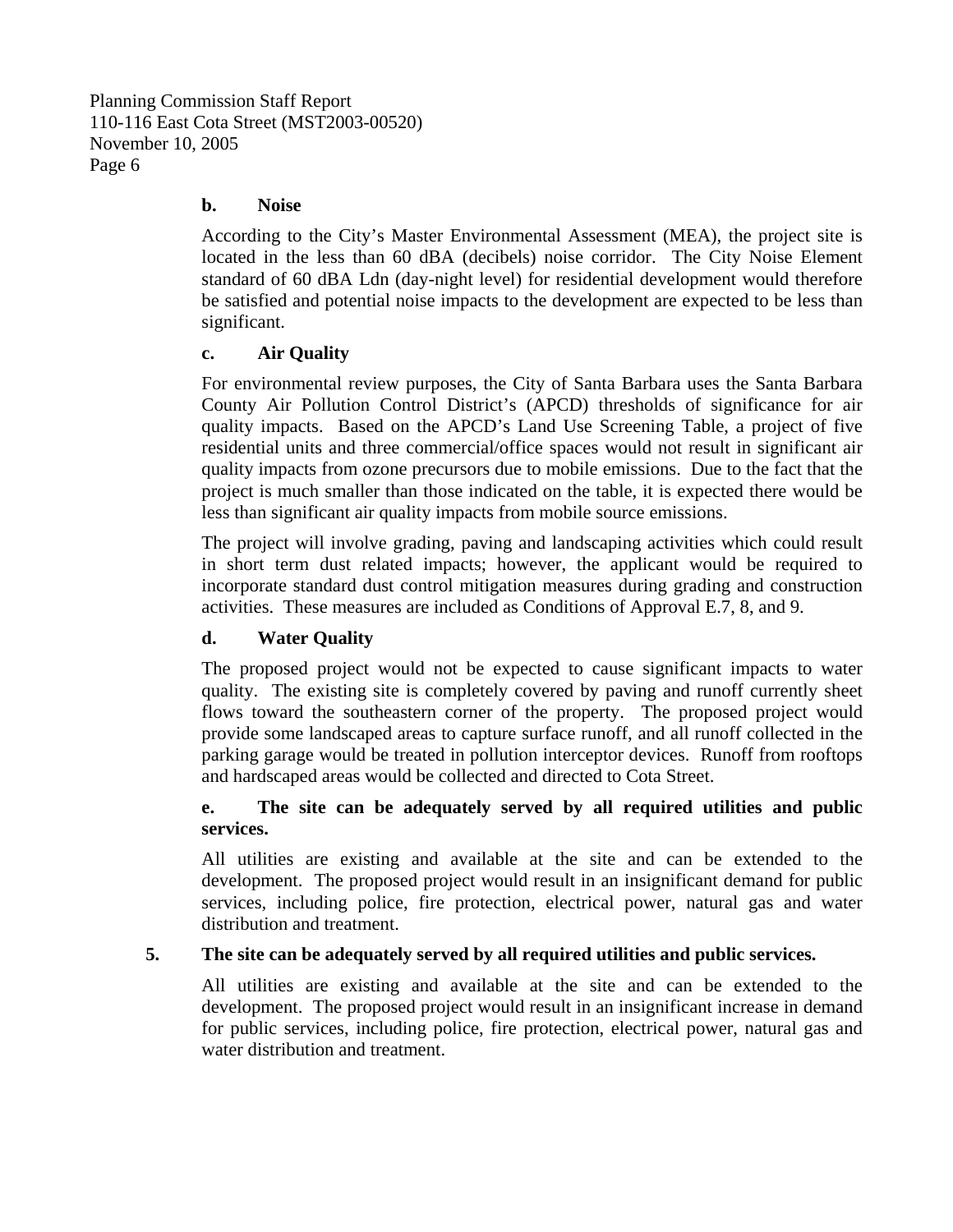## **VIII. ISSUES**

## **A. CONCEPTUAL REVIEW**

The project was reviewed in concept by the Planning Commission on August 11, 2005. The majority of the Commissioners indicated overall support of the project and the change in the number and mix of residential unit types.

## **B. DESIGN REVIEW**

The project is similar in mass, bulk, scale and is essentially the same architectural design as that previously reviewed by the ABR. The foremost structural and design difference is due to the tower component changes, where originally the  $2<sup>nd</sup>$  through  $4<sup>th</sup>$  floors were dedicated to office uses and now are proposed to be residential. This use and design change led to the incorporation of a tower roof terrace with an allowable architectural projection over the terrace stair landing. Upon review of these changes, staff determined that the project substantially conformed to the design previously reviewed by the PC and ABR. Staff did not feel that additional ABR review was necessary prior to the review by the Planning Commission.

The previous project was reviewed by the ABR on two separate occasions. On August 4, 2003, the Board asked the applicant to lower the plate heights to reduce the apparent mass of the building, provide more open space and lower the scale in some areas to allow light and air into the plaza, and provide substantial landscaping pockets facing the park and Cota Street.

On August 18, 2003, the ABR forwarded the project to the Planning Commission and felt that the direction of the architectural style was acceptable. The Board was generally comfortable with the mass, bulk and scale of the project, but stated that more effort needed to be made to vary the plate heights of the third story elements to significantly reduce the apparent mass and repetition of the building. The ABR also asked that some reductions and penetrations of the mass on the east elevation be made to reduce the scale of the building and allow light and air into the interior spaces. Finally, the Board stated that they were comfortable with the massing of the office building due to its internal location on the property and the architect's desire to give it a non-residential feel.

## **B. COMPLIANCE WITH THE GENERAL PLAN**

Before a condominium project and a tentative map can be approved, they must be found consistent with the City's General Plan. The project site is located in the West Downtown neighborhood, which is more intensely used than other parts of the City, and high-density residential and commercial development is envisioned in this area.

# 1. **Land Use Element**

The General Plan designation for this property is Office and Major Public & Institutional; residential uses are also allowed in areas so designated. As such, the residential portion of the mixed-use development would be subject to the density requirements of the R-3/R-4 (Multiple Family Residential) Zone, which allows 12 dwelling units to the acre. The Land Use Element of the General Plan recognizes,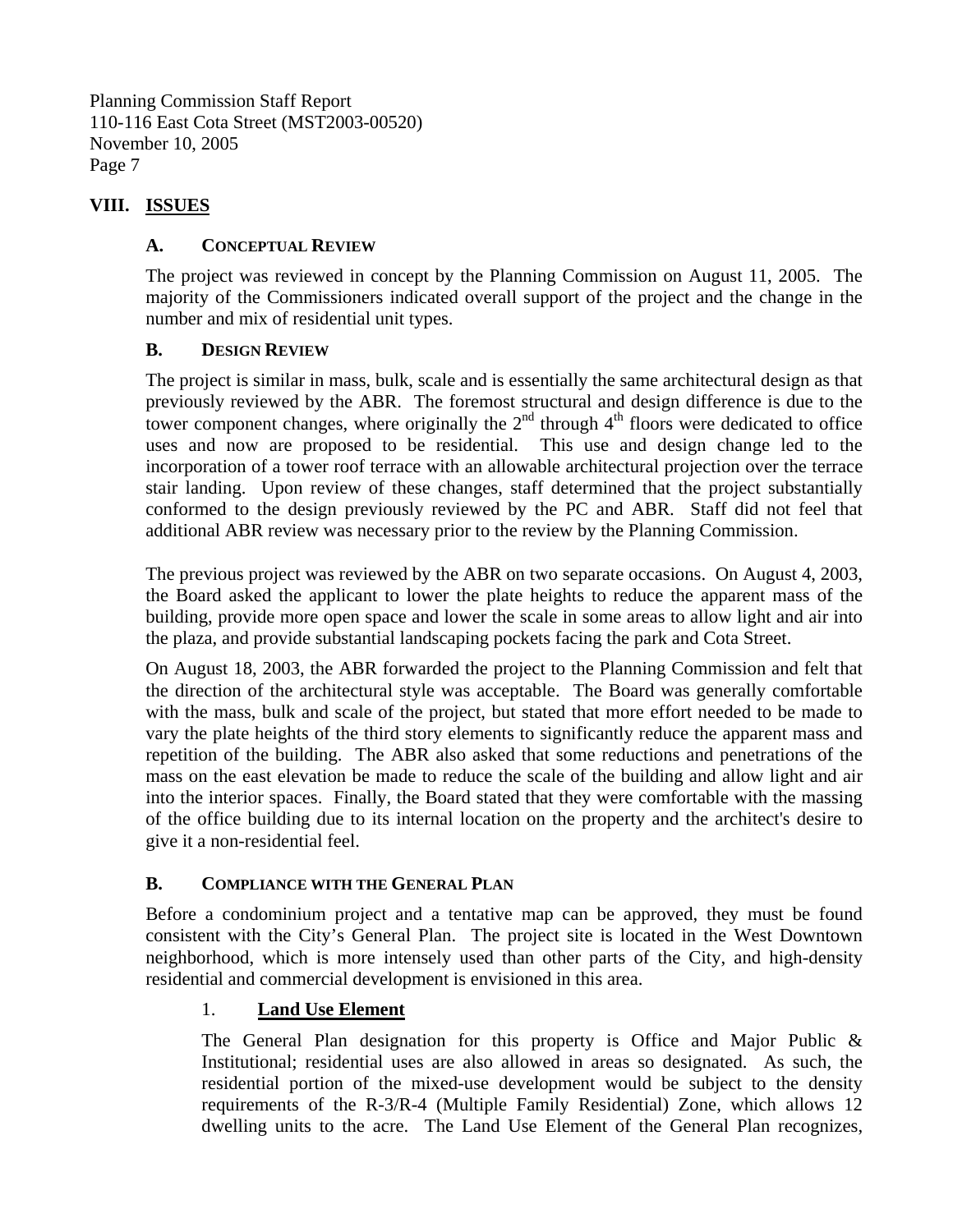> however, that in zones where variable density standards apply, development may exceed the limit of twelve units per acre. With the application of variable density standards (discussed above, in the Zoning Ordinance Consistency section of this report), the proposed condominium development would result in a density of approximately 20 dwelling units per acre. The project would be consistent with the General Plan in this regard.

#### 2. **Housing Element**

The City Housing Element encourages construction of a wide range of housing types to meet the needs of various household types. This proposal would satisfy that goal through the mix of unit types proposed.

A goal of the Housing Element is to assist in the production of new housing opportunities, through the public and private sector, which vary sufficiently in type and affordability to meet the needs of all economic and social groups. Additionally, Santa Barbara has very little vacant or available land for new infill residential development, and, therefore, the City has supported buildout of housing units in the City's urban areas where individual projects are deemed appropriate and compatible. The provision of two one-bedroom units and three two-bedroom units, ranging from 1,840 to 2,565 square feet in size, would provide some variability in the additional housing stock being provided by this project.

#### *Neighborhood Compatibility*

In accordance with Housing Element Policy 3.3, which requires new development to be compatible with the prevailing character of the neighborhood, the proposed building would be compatible in scale, size and design with the surrounding neighborhood.

One of the goals of the Urban Design Guidelines is compatibility of new development with the character of the City, the surrounding neighborhood, and adjacent properties. The Architectural Board of Review (ABR) considers the Urban Design Guidelines in reviewing development proposals. As discussed above, the ABR was generally supportive of the mass, bulk, and scale of the previous proposal, and while some project details still need studying as part of subsequent design review, they are supportive of the development of this project in this neighborhood.

The surrounding neighborhood is comprised of a mix of office, residential, commercial, and industrial buildings, which range from one to five stories in height. Directly adjacent to the project site are one- and two-story commercial buildings to the west and south, a three-story commercial/office/residential building to the north, and a public park to the east. The height of the proposed structure would range from 26 to 60 feet (62 feet with the allowed 2 foot architectural projection) above existing grade, which is comparable with other three-story structures in the surrounding neighborhood. Additionally, the building is in keeping with the architectural style of surrounding buildings and the fourth story makes up a small portion of the building and is set back from the adjacent streets. Thus, the project can be found consistent with the type and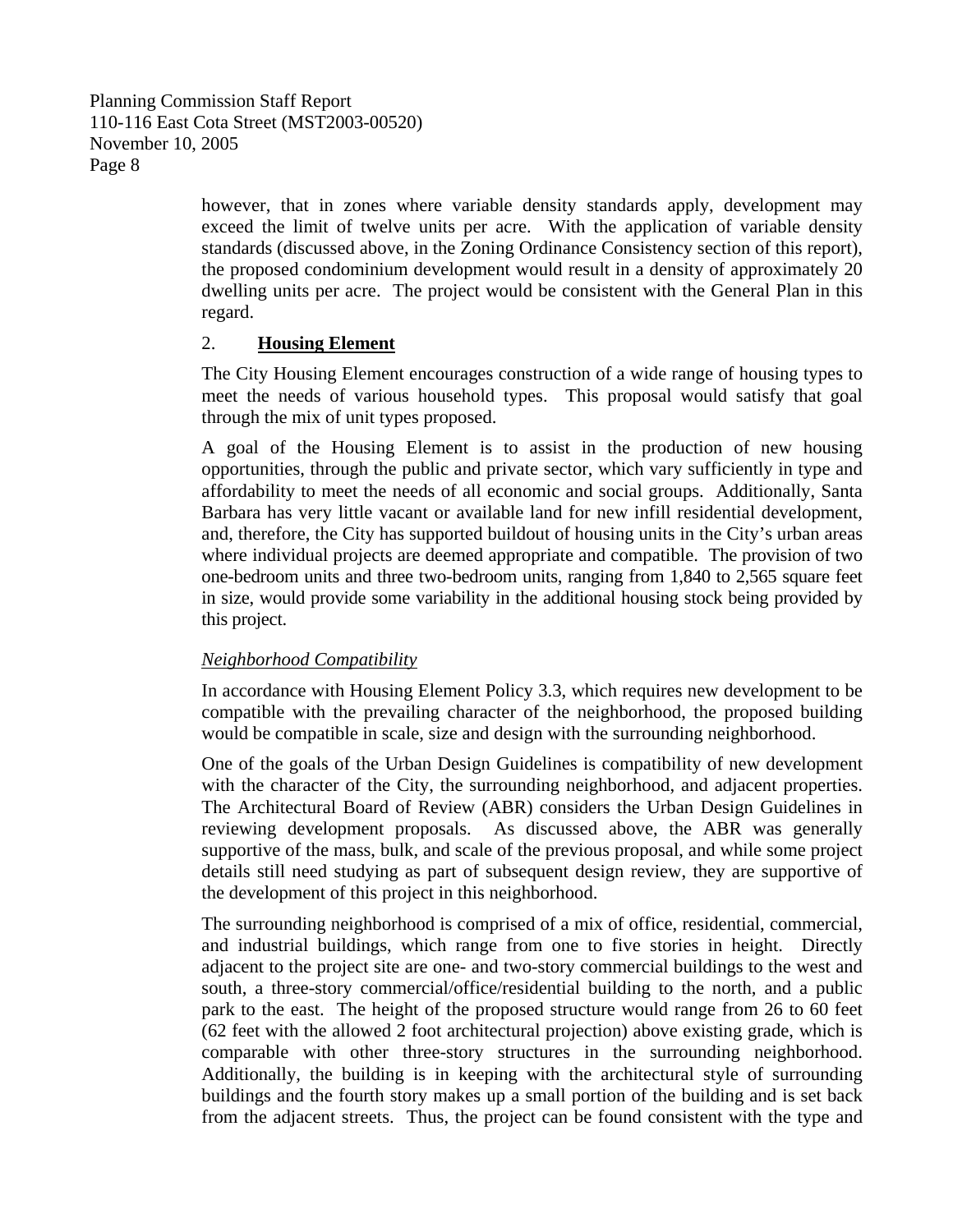massing of surrounding development in the neighborhood.

## 3. **Circulation Element**

The Circulation Element contains goals and policies that promote housing in and adjacent to the downtown to facilitate the use of alternative modes of transportation and to reduce the use of the automobile. For example, Circulation Element Implementation Strategy 13.1.1 encourages "the development of projects that combine and locate residential uses near areas of employment and services." This project provides housing as well as commercial space in the downtown and is, therefore, consistent with this goal.

## 4. **Conservation Element**

Cultural and Historic Resources Policy 1.0 serves to protect archaeological, historic, or architectural resources. The project site is located within four sensitivity zones for archaeological resources. A Phase I Archaeological Study was prepared by Stone Archaeological Consulting in November 2003. The study stated that due to the lack of ground visibility during the site survey and the potential for encountering historic deposits (related to two residences and accessory structures that previously existed on the site) during grading, an intensive Phase 1 archaeological survey is recommended after the existing pavement is removed. If prehistoric or historic cultural remains are identified during the Phase 1 Survey, an Extended Phase 1 investigation should be performed, as stated in the report. If remains are found and appear to be potentially significant, a Phase 2 significance assessment should be performed to determine any further treatment. The report also recommends that, even if no cultural remains are identified on the surface during the inspection, ground disturbance in the area in the vicinity of the previous outhouse location should be monitored by a City-qualified archaeologist to a depth of three feet (3') below grade. Staff has included these recommendations as a condition of approval for the project (Condition D.1) and, therefore, the project can be found consistent with Cultural and Historic Resources Policy 1.0.

# **IX. FINDINGS**

City Staff is supportive of the proposed project and requested modification. The density of the proposed development complies with that allowed by the Zoning Ordinance and the General Plan, and is compatible with the surrounding neighborhood. The project is expected to be an attractive development and would provide for additional residential units in the City's housing stock. In addition, the project complies with applicable General Plan policies regarding cultural resources, housing, circulation, and noise. Therefore, Staff recommends that the Planning Commission make the findings outlined below, and approve the project subject to the Conditions of Approval in Exhibit A.

# **A. OPEN YARD AREA MODIFICATION (SBMC §28.92.026)**

The Modification is consistent with the purposes and intent of the Zoning Ordinance and is necessary to secure an appropriate improvement on a lot, prevent unreasonable hardship, or promote uniformity of improvement. The proposed project would provide adequate open space area to meet the Zoning Ordinance requirement (at least 10% of the total lot area); however,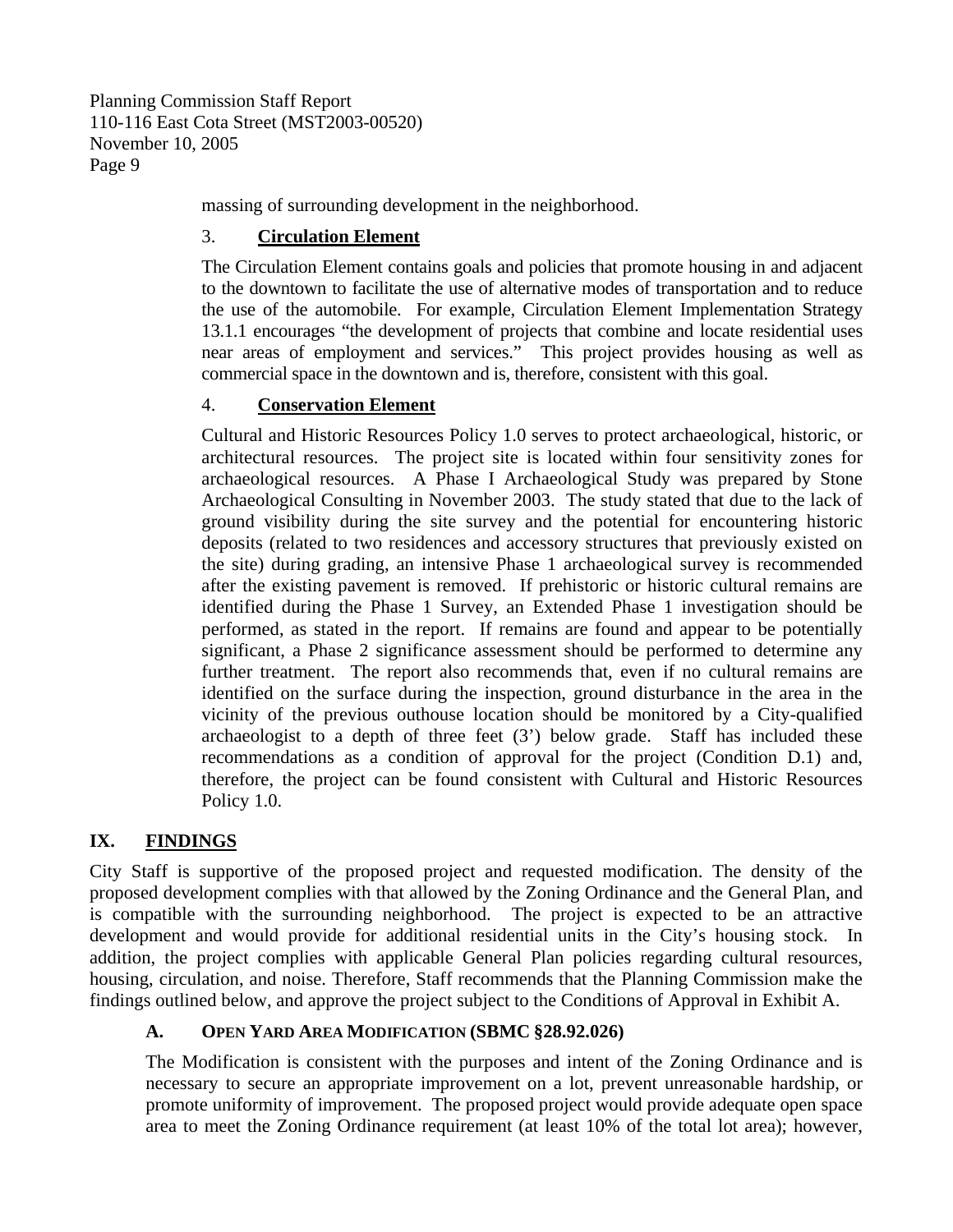> because it is being provided on the second floor instead of the ground level, a Modification is required. The requested Modification is consistent with the purpose and intent of the Zoning Ordinance to provide open space areas in new development, and it is necessary to secure an appropriate improvement on a lot. Providing the open space area on the second floor is appropriate in urbanized areas, especially in the downtown core.

#### **B. DEVELOPMENT PLAN APPROVAL (SBMC §28.87.300)**

- 1. The proposed development complies with all provisions of the Zoning Ordinance, can be found consistent with the purpose and intent of the Ordinance and the proposed project is an appropriate use for the neighborhood; and
- 2. The proposed development is consistent with the principles of sound community planning. The proposed mixed-use project would allow for additional residential units and commercial spaces in the Downtown area, and is consistent with the existing mix of uses in the surrounding neighborhood; and
- 3. The proposed development will not have a significant adverse impact upon the neighborhood's aesthetics/character in that the size, bulk or scale of the development will be compatible with the neighborhood; and
- 4. The proposed development will not have a significant unmitigated adverse impact upon City and South Coast affordable housing stock since the proposal involves the addition of five residential units in the City's housing stock; and
- 5. The proposed development will not have a significant unmitigated adverse impact on the City's water resources because the City currently has a sufficient dependable water supply to serve this project; and
- 6. The proposed development will not have a significant unmitigated adverse impact on the City's traffic because the proposed use will meet its parking demand for the site and vehicle trips associated with the use will not significantly impact the City's street network.

## **C. TENTATIVE MAP (SBMC §27.07.100)**

The Tentative Subdivision Map is consistent with the General Plan and the Zoning Ordinance of the City of Santa Barbara. The site is physically suitable for the proposed development, the project is consistent with the variable density provisions of the Municipal Code and the General Plan, and the proposed use is consistent with the Land Use Element and zoning designation for the site, and the vision for this neighborhood in the General Plan. The design of the project will not cause substantial environmental damage, and associated improvements will not cause serious public health problems or conflict with easements, acquired by the public at large, for access through or use of property within the proposed development.

## **D. NEW CONDOMINIUM DEVELOPMENT (SBMC §27.13.080)**

1. *The project complies with all provisions of the City's Condominium Ordinance.* 

The project complies with the density requirements and each unit includes adequate